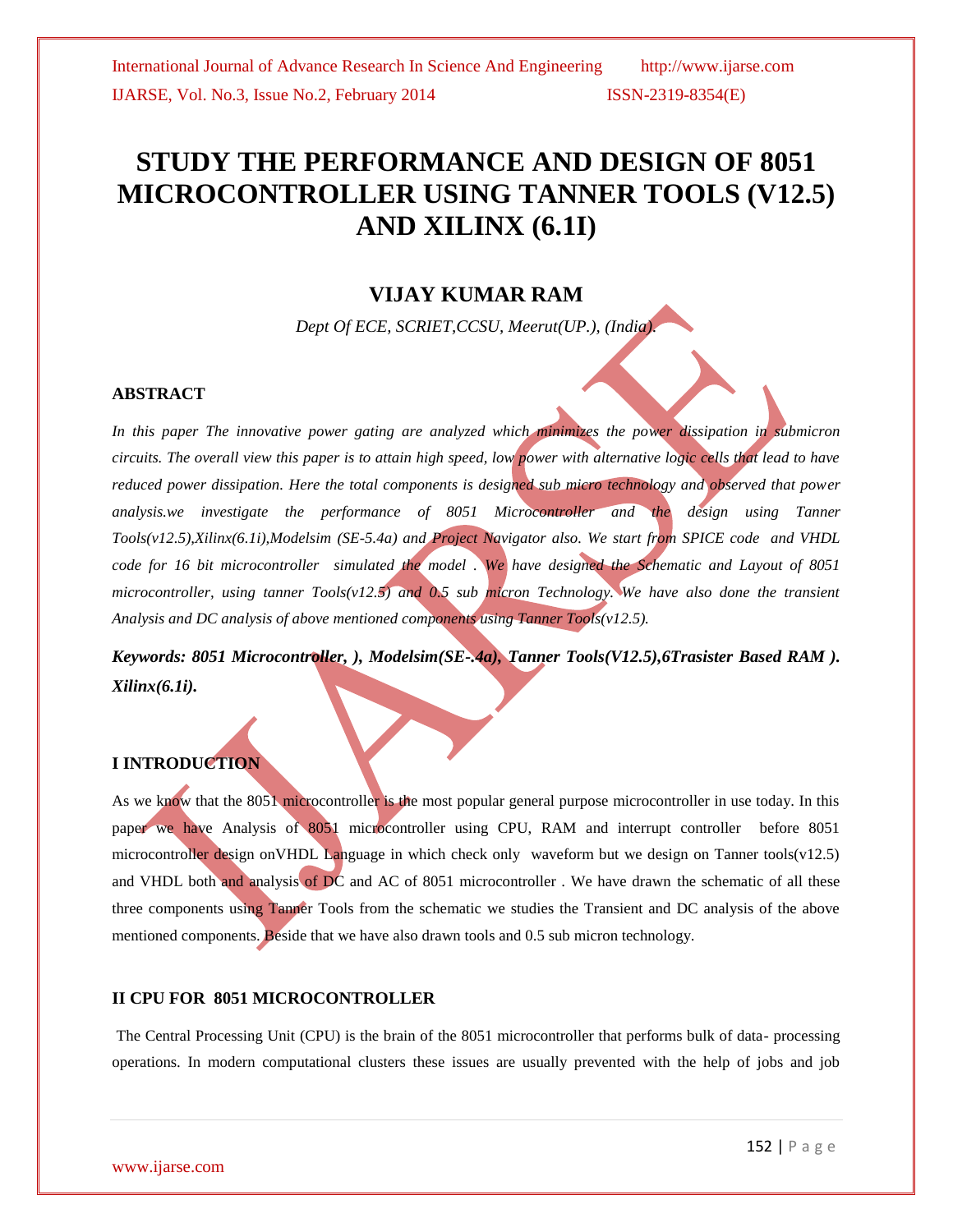schedulers, which postpone a job and schedule it later, when resources available [2].Figure (1) shown the CPU architecture that we used for (1) drawing its schematic and layout using tanner tools.



#### **Figure1: Architecture of CPU**

#### **III 6TRANSISTORS BASED RAM**

In this paper we have considered 6 Transistor based RAM. In this RAM out of Six Transistors are used as two inverters and the remaining two transistors are controlled by Word Line Figure (2) shows the circuit diagram of 6T Based RAM . A 128 byte internal asynchronous RAM and other synchronous peripherals including interrupts [3]. Using this, we have drawn schematic of using tanner tools.



#### **Figure.2 Circuit Diagram of RAM**

#### **IV INTERRUPT CONTROLLER**

Interrupt Controller is a component used to increase the speed of CPU. The Microcontroller includes the SPARC Processor a FPU, a memory controller,an Interrupt Controller and Peripheral devices In a single-chip[4].Figure (3) Shown the circuit diagram of Interrupt Controller Using D Flip Flop. We have used this circuit diagram to Design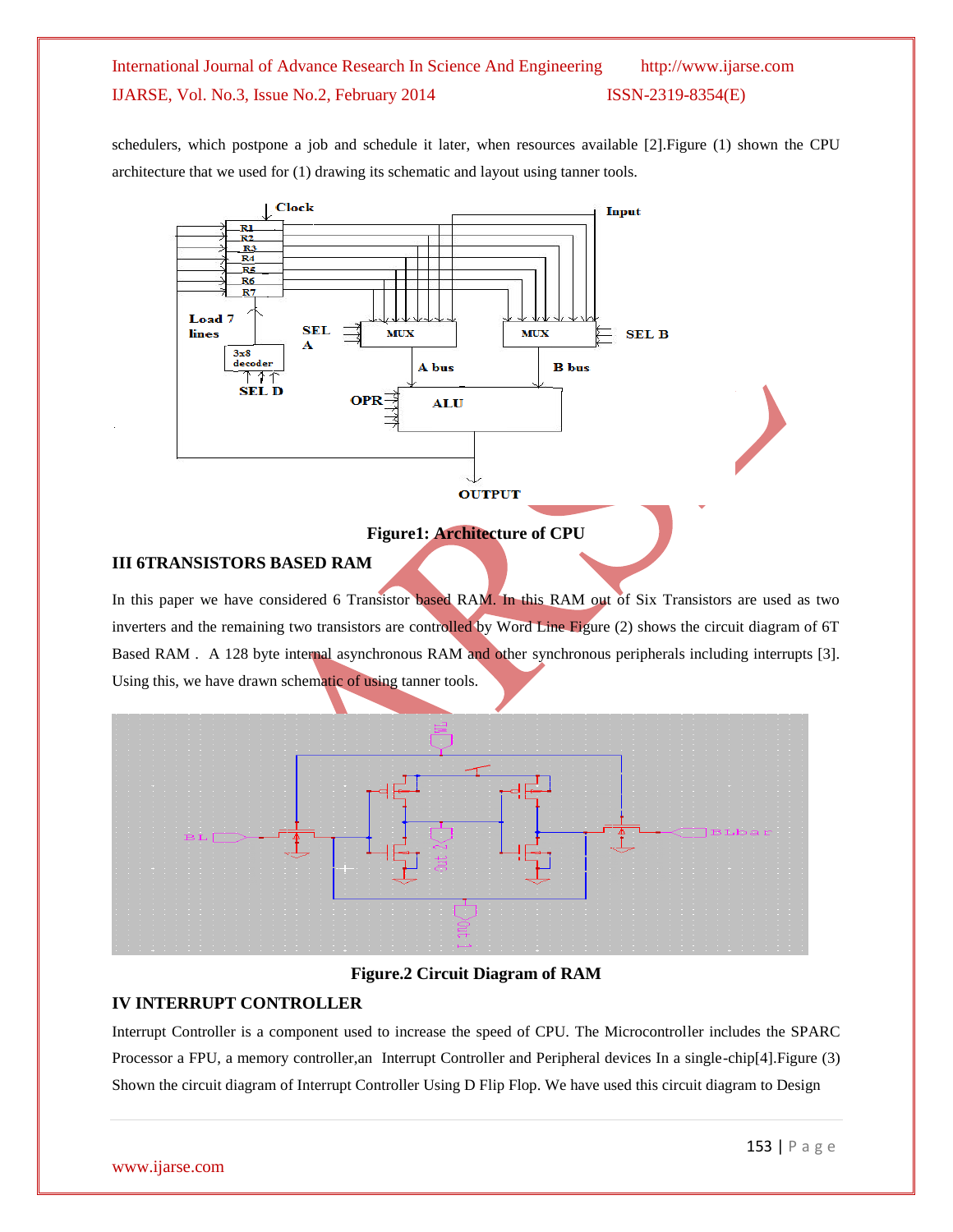

#### **Figure 3 Circuit diagram Interrupt Controller**

Schematic of Interrupt Controller using Tanner Tool.

#### **V SIMULATION RESUITS**

#### **5.1 Schematic Diagram and Layout of RAM**

Using Tanner Tools we have designed the schematic and Layout of RAM. Figure (4) shows the schematic diagram of RAM after doing simulation on Tanner Tools. Figure (5) shows the layout of RAM.



#### **5.1.1 Transient & DC analysis of RAM**

We have done the Transient and DC analysis of RAM using tanner tools. Figure (6) Shown the DC analysis of RAM.



#### **Figure.6 DC Analysis of RAM**

www.ijarse.com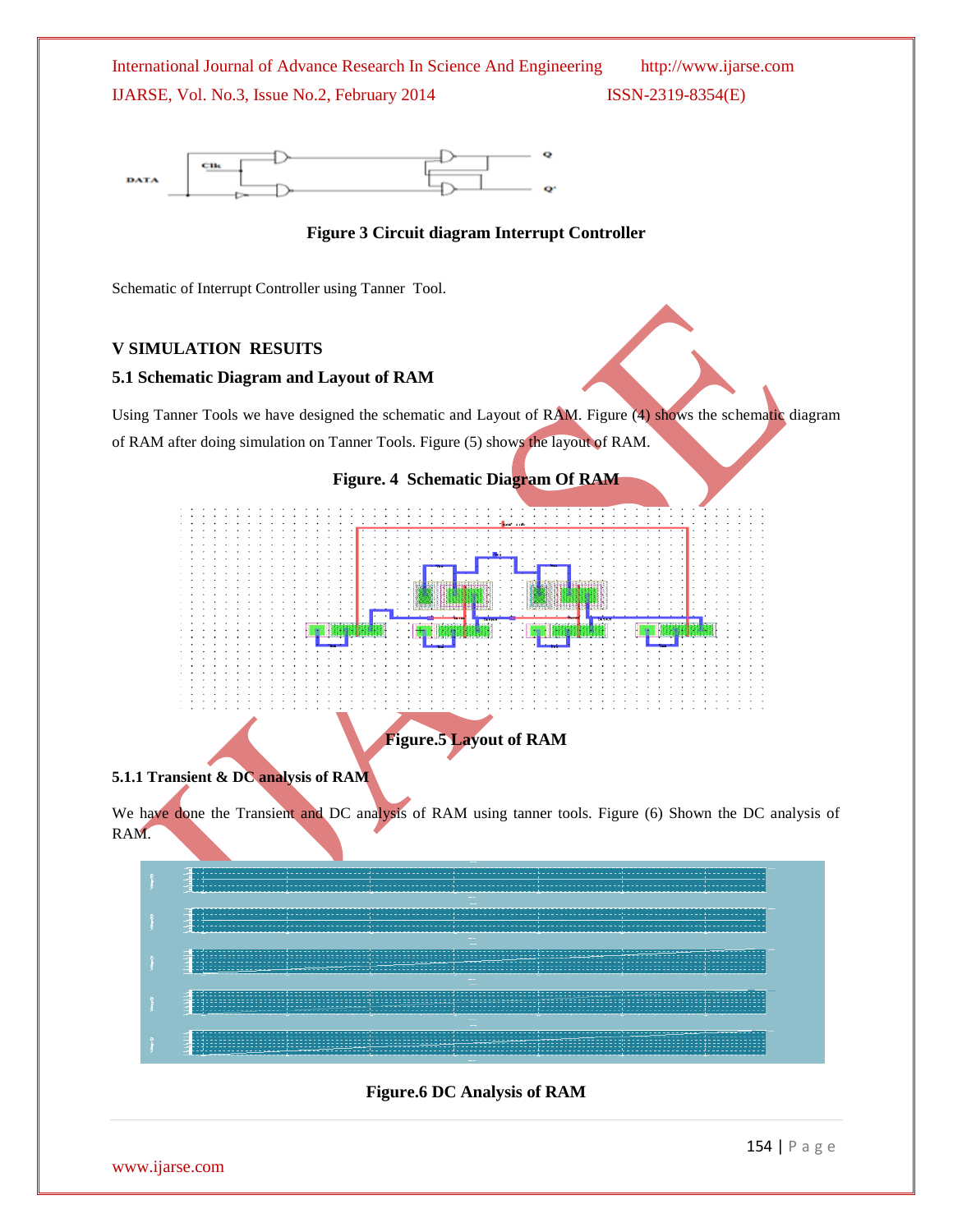



| 5.2.1 Transient & Dc Analysis of Interrupt Controller |  |  |
|-------------------------------------------------------|--|--|

Figure.9 & Figure.10 shows the simulation results of Transient and DC analysis of Interrupt Controller using Tanner Tools.

**Figure.8 Schematic Diagram of Interrupt Controller**



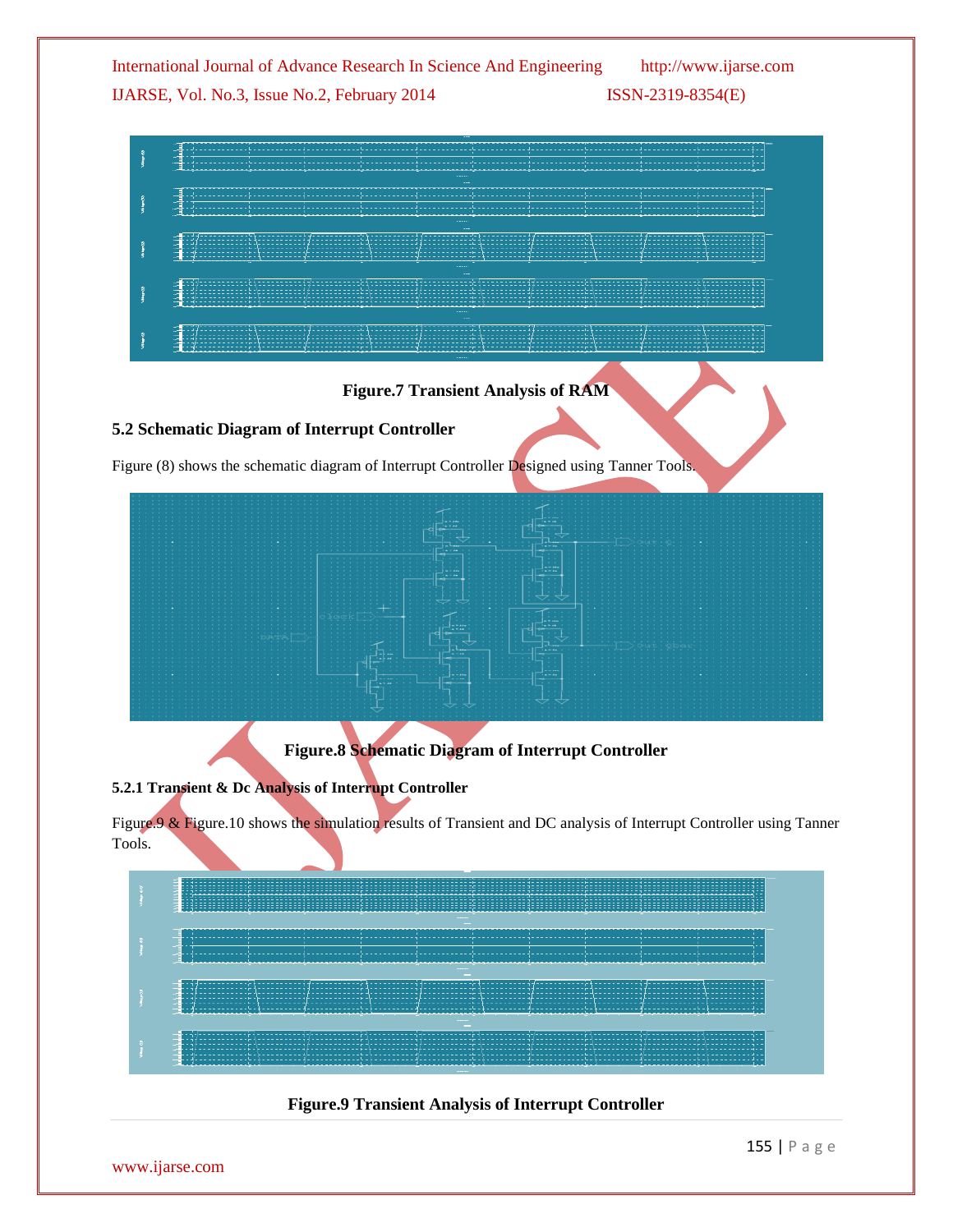#### **5.3 Schematic Diagram of CPU With Interrupt Controller And RAM**

The control unit is used to lessen the Interrupt burden of the main CPU and to reduce the required CPU performance,while message buffer RAM is used to store all messages transmitted and received[7].

Figure(10) shows the schematic diagram of CPU with Interrupt Controller And RAM. We have used Tanner Tools for designing this schematic diagram.



**Figure .10 Schematic Diagram of CPU with Interrupt Controller and RAM**

### **5.3.1 Ac & Dc Analysis of CPU with Interrupt Controller And RAM**

Transient and DC analysis of CPU with Interrupt Controller and RAM is Shown in Figure (12) & Figure (13).



**Figure.11 Transient Analysis of CPU with Interrupt Controller and RAM**

www.ijarse.com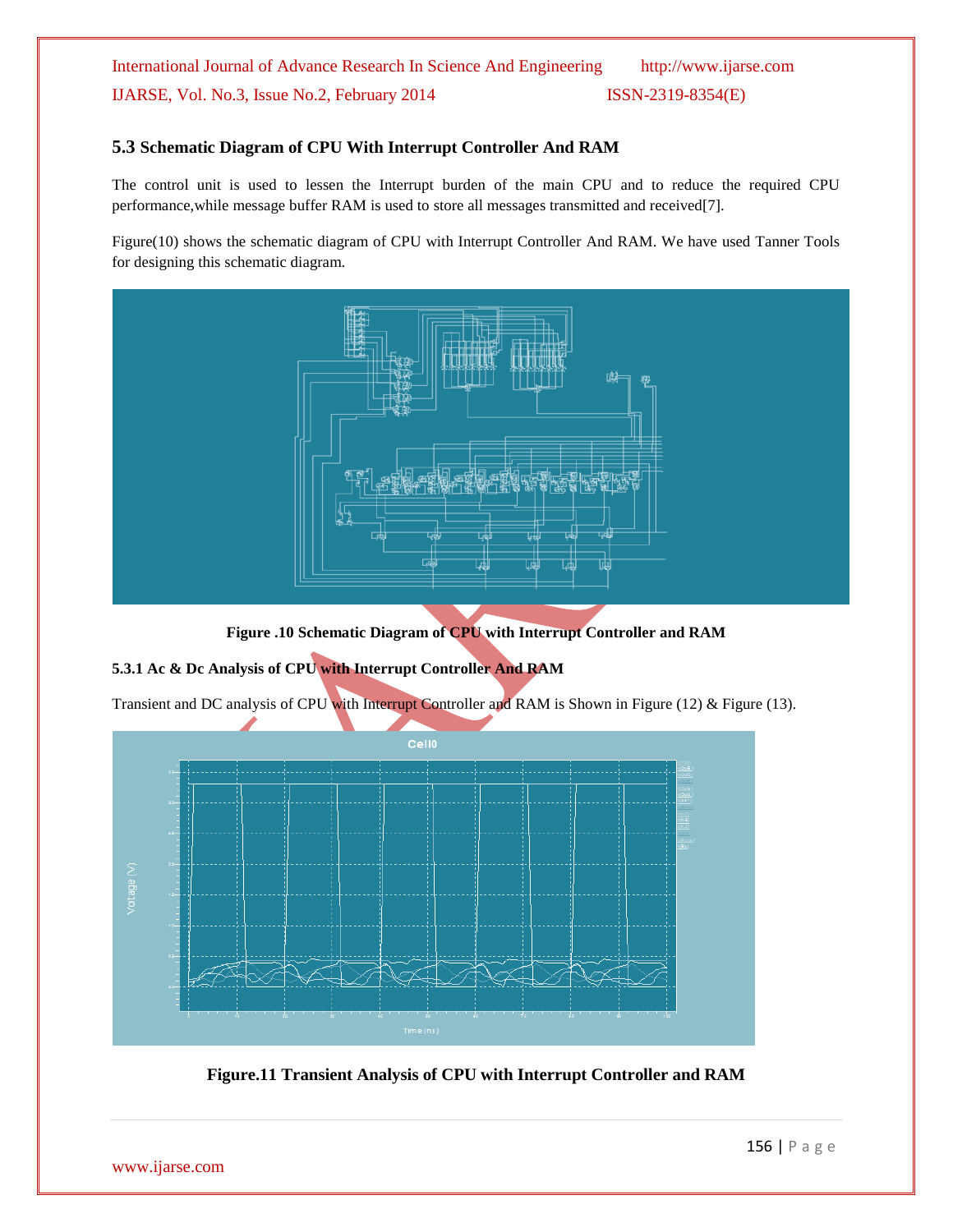s manualmasining antiquities in the manual community and construct and construction

- $\begin{minipage}{0.9\linewidth} \textbf{1} & \textbf{1} & \textbf{1} & \textbf{1} & \textbf{1} & \textbf{1} & \textbf{1} & \textbf{1} & \textbf{1} & \textbf{1} & \textbf{1} & \textbf{1} & \textbf{1} & \textbf{1} & \textbf{1} & \textbf{1} & \textbf{1} & \textbf{1} & \textbf{1} & \textbf{1} & \textbf{1} & \textbf{1} & \textbf{1} & \textbf{1} & \textbf{1} & \textbf{1} & \textbf{1} & \textbf{1} & \textbf{1} & \textbf{$
- 
- ENGING TELEVISION IN THE ENGINEERING OF THE ENGINEERING OF THE ENGINEERING STATES OF THE ENGINEERING STATES OF
- $\label{prop:main}$  recommensurated recommendation of the commentation of the commentation of the commentation of the commentation of the commentation of the commentation of the commentation of the commentation of the commentatio
- $\label{prop:main} \begin{minipage}[t]{0.9\textwidth} \centering \begin{minipage}[t]{0.9\textwidth} \centering \centering \end{minipage} \begin{minipage}[t]{0.9\textwidth} \centering \begin{minipage}[t]{0.9\textwidth} \centering \centering \end{minipage} \end{minipage} \begin{minipage}[t]{0.9\textwidth} \centering \begin{minipage}[t]{0.9\textwidth} \centering \centering \end{minipage} \end{minipage} \begin{minipage}[t]{0.9\textwidth} \centering \begin{minipage}[t]{0.9\textwidth} \centering \centering \end{minipage} \end{minipage}$
- **ENUMERATORISME INTERNATIONAL ENERGY PRODUCTION CONTINUES.** 
	- $\begin{minipage}{0.9\linewidth} \textbf{1} \textbf{1} \textbf{1} \textbf{1} \textbf{1} \textbf{1} \textbf{1} \textbf{1} \textbf{1} \textbf{1} \textbf{1} \textbf{1} \textbf{1} \textbf{1} \textbf{1} \textbf{1} \textbf{1} \textbf{1} \textbf{1} \textbf{1} \textbf{1} \textbf{1} \textbf{1} \textbf{1} \textbf{1} \textbf{1} \textbf{1} \textbf{1} \textbf{1} \textbf{1} \textbf{1} \textbf{1} \textbf{1} \textbf{1} \textbf$

# **Figure.12 DC Analysis of CPU with Interrupt Controller and RAM**

### **5.4 Timing Report of ALU**

In CPU architecture, ALU of purely combinational ckt, Independent multiplier and divider module,multi-clocks architecture and hardwired control unit are adopted to get high speed[6].

We have generated the timing report of ALU after doing synthesis on Modelsim (SE-5.4a).

a) Clock Information: No clock signal found in this design.

b) Timing Summary: Speed grade=6

c) Minimum Period: No path found.

d) Minimum input arrival time before clock: No path found.

e) Maximum combinational path delay: 61.455 ns.

# **5.4.2 Waveform of ALU**

The performance of the out -of –order architecture will not improve in spite of an expected advance in future technologies[5]. Figure13 is shows the waveform of ALU using modelsim.



# **Figure13 Waveform of ALU**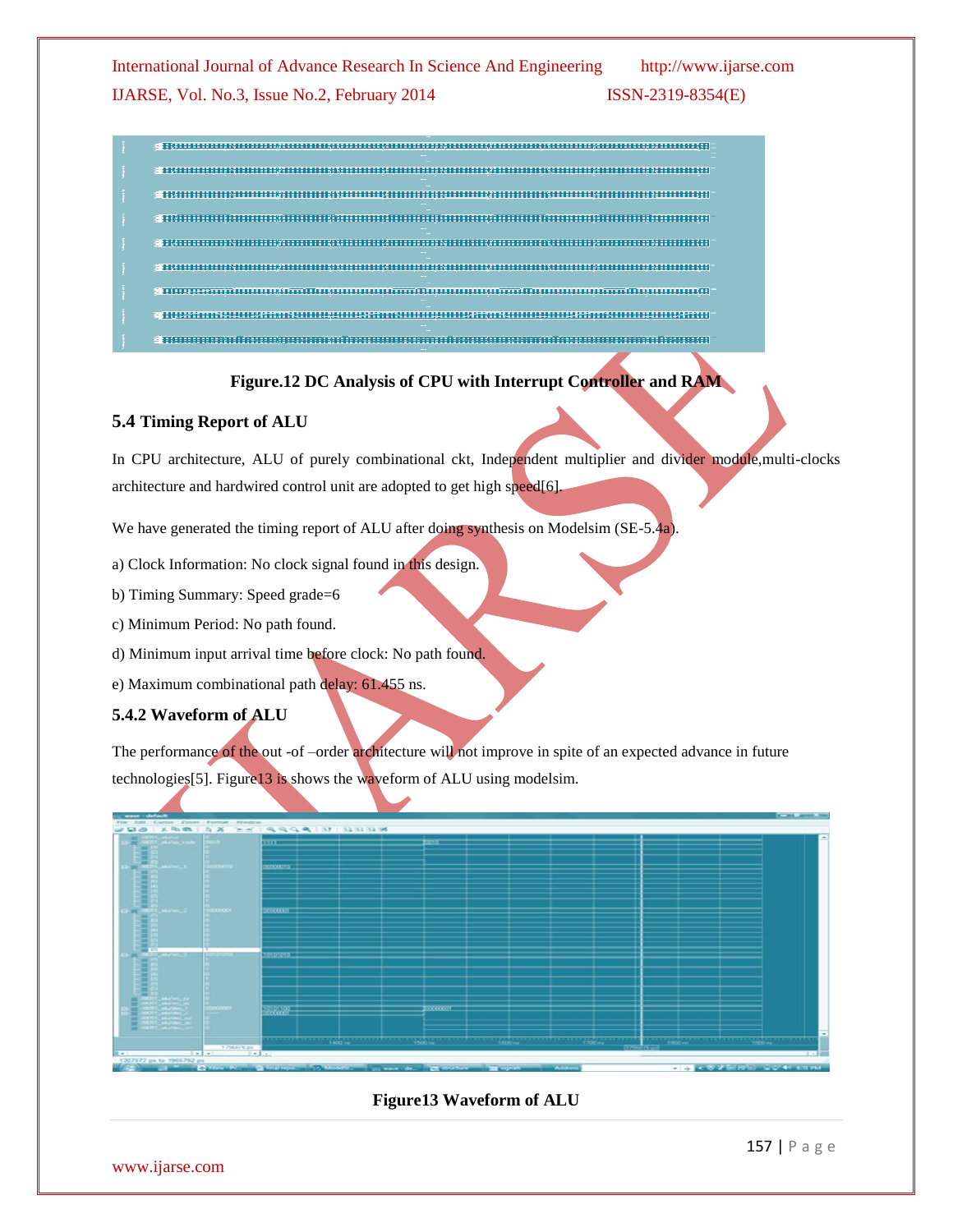#### **5.5 Timing Report of RAM**

The timing report of RAM is generated after doing synthesis on Modelsim.

#### **GENERATED AFTER PLACE -AND-ROUTE**

#### **Clock Information:**

 **------------------+-----------------+-----------------------+**

 **Clock Signal | Clock buffer (FF name) | Load |**

 **-----------------+-----------------+-----------------------+**

 **Clock | BUFGP | 1201 |**

 **-----------------+-----------------+-----------------------+**

#### **Timing summary:**

Speed grade: 6

Minimum period: 13.859 ns (Maximum Frequency: 72.155MHz).

Minimum input arrival time before clock: 31.365 ns.

Maximum output required time after clock: 6.788 ns.

Maximum combinational path delay: No path found.

#### **5.5.2 Waveform of 6T Based Ram**

Figure (14) shows the waveform of 6T based RAM using modelsim (SE-5.4a).

| wave - default |              |                               |                   |                          |                   |                                                                                                                                                                                                                                                                                                                                                                                                                                                                 |  |                 |  |  |  |  |  |  |  |  |  |  |  |  |  |  |  |  |
|----------------|--------------|-------------------------------|-------------------|--------------------------|-------------------|-----------------------------------------------------------------------------------------------------------------------------------------------------------------------------------------------------------------------------------------------------------------------------------------------------------------------------------------------------------------------------------------------------------------------------------------------------------------|--|-----------------|--|--|--|--|--|--|--|--|--|--|--|--|--|--|--|--|
|                |              |                               |                   |                          |                   | File Edit Cursor Zoom Format Window                                                                                                                                                                                                                                                                                                                                                                                                                             |  |                 |  |  |  |  |  |  |  |  |  |  |  |  |  |  |  |  |
|                | c Da         |                               |                   |                          |                   |                                                                                                                                                                                                                                                                                                                                                                                                                                                                 |  |                 |  |  |  |  |  |  |  |  |  |  |  |  |  |  |  |  |
|                |              |                               |                   |                          |                   | $\rightarrow$ 1808 $\rightarrow$ 1808 $\rightarrow$ 180 $\rightarrow$ 180 $\rightarrow$ 180 $\rightarrow$ 180 $\rightarrow$ 180 $\rightarrow$ 180 $\rightarrow$ 180 $\rightarrow$ 180 $\rightarrow$ 180 $\rightarrow$ 180 $\rightarrow$ 180 $\rightarrow$ 180 $\rightarrow$ 180 $\rightarrow$ 180 $\rightarrow$ 180 $\rightarrow$ 180 $\rightarrow$ 180 $\rightarrow$ 180 $\rightarrow$ 180 $\rightarrow$ 180 $\rightarrow$ 180 $\rightarrow$ 180 $\rightarrow$ |  |                 |  |  |  |  |  |  |  |  |  |  |  |  |  |  |  |  |
|                |              | $\blacksquare$ /i8051_ram/rst |                   |                          |                   |                                                                                                                                                                                                                                                                                                                                                                                                                                                                 |  |                 |  |  |  |  |  |  |  |  |  |  |  |  |  |  |  |  |
|                |              | 78051_ram/clk                 |                   |                          |                   |                                                                                                                                                                                                                                                                                                                                                                                                                                                                 |  |                 |  |  |  |  |  |  |  |  |  |  |  |  |  |  |  |  |
|                |              | El- /i8051_ram/addr           |                   |                          | 00000010          |                                                                                                                                                                                                                                                                                                                                                                                                                                                                 |  | 00000010        |  |  |  |  |  |  |  |  |  |  |  |  |  |  |  |  |
|                |              |                               |                   | File: /i8051_ram/in_data | 00000100          |                                                                                                                                                                                                                                                                                                                                                                                                                                                                 |  | 00000100        |  |  |  |  |  |  |  |  |  |  |  |  |  |  |  |  |
|                |              |                               |                   | /i8051_ram/out_data      |                   |                                                                                                                                                                                                                                                                                                                                                                                                                                                                 |  |                 |  |  |  |  |  |  |  |  |  |  |  |  |  |  |  |  |
|                |              |                               |                   | /i8051_ram/in_bit_data   |                   |                                                                                                                                                                                                                                                                                                                                                                                                                                                                 |  |                 |  |  |  |  |  |  |  |  |  |  |  |  |  |  |  |  |
|                |              |                               |                   | /i8051_ram/out_bit_d     |                   |                                                                                                                                                                                                                                                                                                                                                                                                                                                                 |  |                 |  |  |  |  |  |  |  |  |  |  |  |  |  |  |  |  |
|                |              | 78051 ram/rd<br>78051 ram/wr  |                   |                          |                   |                                                                                                                                                                                                                                                                                                                                                                                                                                                                 |  |                 |  |  |  |  |  |  |  |  |  |  |  |  |  |  |  |  |
|                |              |                               |                   | /i8051 ram/is bit addr   |                   |                                                                                                                                                                                                                                                                                                                                                                                                                                                                 |  |                 |  |  |  |  |  |  |  |  |  |  |  |  |  |  |  |  |
|                |              | File: //8051_ram/p0_in        |                   |                          | <b>UUUUUUUU</b>   |                                                                                                                                                                                                                                                                                                                                                                                                                                                                 |  | <b>DOODOOOO</b> |  |  |  |  |  |  |  |  |  |  |  |  |  |  |  |  |
|                | $F + T$      |                               |                   | /i8051_ram/p0_out        |                   |                                                                                                                                                                                                                                                                                                                                                                                                                                                                 |  |                 |  |  |  |  |  |  |  |  |  |  |  |  |  |  |  |  |
|                |              | El- /i8051_ram/p1_in          |                   |                          | 00000011          |                                                                                                                                                                                                                                                                                                                                                                                                                                                                 |  | 00000011        |  |  |  |  |  |  |  |  |  |  |  |  |  |  |  |  |
|                |              |                               |                   | //8051 ram/p1 out        |                   |                                                                                                                                                                                                                                                                                                                                                                                                                                                                 |  |                 |  |  |  |  |  |  |  |  |  |  |  |  |  |  |  |  |
|                |              | 78051 ram/p2 in               |                   |                          | 00000010          |                                                                                                                                                                                                                                                                                                                                                                                                                                                                 |  | 00000010        |  |  |  |  |  |  |  |  |  |  |  |  |  |  |  |  |
|                | $\Box$       | /i8051_ram/p2_out             |                   |                          |                   |                                                                                                                                                                                                                                                                                                                                                                                                                                                                 |  |                 |  |  |  |  |  |  |  |  |  |  |  |  |  |  |  |  |
|                | o-i          | //8051_ram/p3_in              |                   |                          | 10000001          |                                                                                                                                                                                                                                                                                                                                                                                                                                                                 |  | 00000001        |  |  |  |  |  |  |  |  |  |  |  |  |  |  |  |  |
|                | $F -$        | /i8051_ram/p3_out             |                   |                          |                   |                                                                                                                                                                                                                                                                                                                                                                                                                                                                 |  |                 |  |  |  |  |  |  |  |  |  |  |  |  |  |  |  |  |
|                |              |                               | /18051_ram/iram   |                          |                   |                                                                                                                                                                                                                                                                                                                                                                                                                                                                 |  |                 |  |  |  |  |  |  |  |  |  |  |  |  |  |  |  |  |
|                | $\mathbf{B}$ | /i8051_ram/sfr_b              |                   |                          | 00000000          |                                                                                                                                                                                                                                                                                                                                                                                                                                                                 |  | 00000000        |  |  |  |  |  |  |  |  |  |  |  |  |  |  |  |  |
|                | $\mathbf{B}$ |                               |                   | /i8051_ram/sfr_acc       | 0000000           |                                                                                                                                                                                                                                                                                                                                                                                                                                                                 |  | 00000000        |  |  |  |  |  |  |  |  |  |  |  |  |  |  |  |  |
|                | $\mathbf{p}$ |                               |                   | /i8051_ram/sfr_psw       | 0000000           |                                                                                                                                                                                                                                                                                                                                                                                                                                                                 |  | 00000000        |  |  |  |  |  |  |  |  |  |  |  |  |  |  |  |  |
|                |              | /i8051_ram/sfr_ie             |                   |                          | mnnnnn<br>0000000 |                                                                                                                                                                                                                                                                                                                                                                                                                                                                 |  | 00000000        |  |  |  |  |  |  |  |  |  |  |  |  |  |  |  |  |
|                | $\mathbf{D}$ | /i8051_ram/sfr_sp             | /i8051_ram/sfr_ip |                          |                   |                                                                                                                                                                                                                                                                                                                                                                                                                                                                 |  | 00000000        |  |  |  |  |  |  |  |  |  |  |  |  |  |  |  |  |
|                | $\mathbf{B}$ | /i8051_ram/sfr_dpl            |                   |                          | mmmm              |                                                                                                                                                                                                                                                                                                                                                                                                                                                                 |  | 00000000        |  |  |  |  |  |  |  |  |  |  |  |  |  |  |  |  |
|                | $\mathbf{p}$ |                               |                   | /i8051_ram/sfr_dph       | mmmm              |                                                                                                                                                                                                                                                                                                                                                                                                                                                                 |  | 00000000        |  |  |  |  |  |  |  |  |  |  |  |  |  |  |  |  |
|                |              |                               |                   | /i8051_ram/sfr_pcon      | 0000000           |                                                                                                                                                                                                                                                                                                                                                                                                                                                                 |  | 00000000        |  |  |  |  |  |  |  |  |  |  |  |  |  |  |  |  |
|                |              |                               |                   | /i8051_ram/sfr_scon      | monono            |                                                                                                                                                                                                                                                                                                                                                                                                                                                                 |  | 00000000        |  |  |  |  |  |  |  |  |  |  |  |  |  |  |  |  |
|                | $F - T$      |                               |                   | /i8051_ram/sfr_sbuf      | 0000000           |                                                                                                                                                                                                                                                                                                                                                                                                                                                                 |  | 00000000        |  |  |  |  |  |  |  |  |  |  |  |  |  |  |  |  |
|                | $\mathbf{B}$ |                               |                   | /i8051_ram/sfr_tcon      | monono.           |                                                                                                                                                                                                                                                                                                                                                                                                                                                                 |  | 00000000        |  |  |  |  |  |  |  |  |  |  |  |  |  |  |  |  |
|                | $\mathbf{F}$ |                               |                   | /i8051_ram/sfr_tmod      | 10000000          |                                                                                                                                                                                                                                                                                                                                                                                                                                                                 |  | 00000000        |  |  |  |  |  |  |  |  |  |  |  |  |  |  |  |  |
|                |              | /i8051_ram/sfr_tl0            |                   |                          | 00000000          |                                                                                                                                                                                                                                                                                                                                                                                                                                                                 |  | 00000000        |  |  |  |  |  |  |  |  |  |  |  |  |  |  |  |  |
|                |              |                               |                   | /i8051_ram/sfr_th0       | mmmm              |                                                                                                                                                                                                                                                                                                                                                                                                                                                                 |  | 00000000        |  |  |  |  |  |  |  |  |  |  |  |  |  |  |  |  |
|                |              | ED- //8051_ram/sfr_tf1        |                   |                          | 0000000           |                                                                                                                                                                                                                                                                                                                                                                                                                                                                 |  | 00000000        |  |  |  |  |  |  |  |  |  |  |  |  |  |  |  |  |
|                |              | @- /8051_ram/sfr_th1          |                   |                          | monono            |                                                                                                                                                                                                                                                                                                                                                                                                                                                                 |  | 00000000        |  |  |  |  |  |  |  |  |  |  |  |  |  |  |  |  |
|                |              |                               |                   |                          |                   |                                                                                                                                                                                                                                                                                                                                                                                                                                                                 |  |                 |  |  |  |  |  |  |  |  |  |  |  |  |  |  |  |  |

**Figure.14 Waveform 6T based RAM**

www.ijarse.com